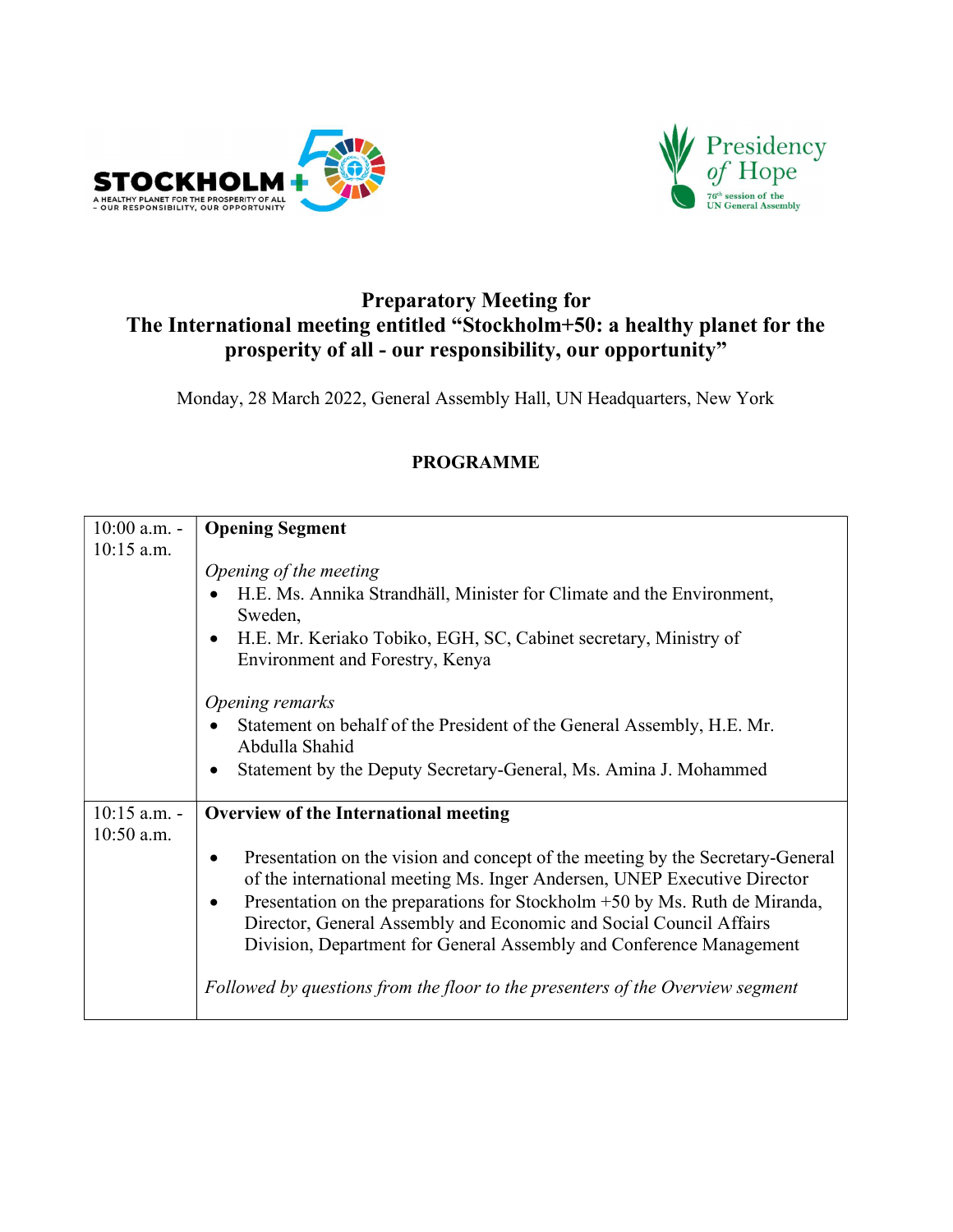| 10:50 a.m. -<br>12:30 p.m.  | Interactive discussion on the background document for Leadership Dialogue 1:<br>Reflecting on the urgent need for actions to achieve a healthy planet and<br>prosperity of all                                                                                                                                                                                                                                             |
|-----------------------------|----------------------------------------------------------------------------------------------------------------------------------------------------------------------------------------------------------------------------------------------------------------------------------------------------------------------------------------------------------------------------------------------------------------------------|
|                             | Presentations on behalf of co-chairs of the Leadership Dialogue 1:<br>H.E. Mr. Stéphane Dion, Prime Minister's Special Envoy to the EU and<br>Europe and Ambassador to Germany, Canada<br>H.E. Mr. Cristian Espinosa, Permanent Representative of Ecuador to the<br>$\bullet$<br><b>United Nations</b>                                                                                                                     |
|                             | Followed by interventions from the floor <sup>1</sup>                                                                                                                                                                                                                                                                                                                                                                      |
| $12:30$ p.m.-<br>$1:00$ pm  | Interactive discussion on the background document for Leadership Dialogue 2:<br>Achieving a sustainable and inclusive recovery from the coronavirus disease<br>(COVID-19) pandemic                                                                                                                                                                                                                                         |
|                             | Presentations on behalf of co-chairs of the Leadership Dialogue 2:<br>H.E. Mr. Ibnu Wahyutomo, Acting Director-General for Multilateral<br>Cooperation, Ministry of Foreign Affairs, Indonesia<br>Mr. Stephan Contius, Commissioner for the 2030 Agenda, Head of Division<br>for the United Nations, Developing Countries and Emerging Economies,<br>Federal Ministry for the Environment and Consumer Protection, Germany |
|                             | Followed by interventions from the floor <sup>1</sup>                                                                                                                                                                                                                                                                                                                                                                      |
| $1:00$ p.m.-<br>$3:00$ p.m. | <b>Break</b>                                                                                                                                                                                                                                                                                                                                                                                                               |
| 3:00 p.m.-<br>4:10 p.m.     | Interactive discussion on the background document for Leadership Dialogue 2:<br>Achieving a sustainable and inclusive recovery from the coronavirus disease<br>(COVID-19) pandemic<br>- continued-                                                                                                                                                                                                                         |
| $4:10$ p.m.-<br>$5:50$ p.m. | Interactive discussion on the background document for Leadership Dialogue 3:<br>Accelerating the implementation of the environmental dimension of sustainable<br>development in the context of the decade of action and delivery for sustainable<br>development                                                                                                                                                            |
|                             | Presentations on behalf of co-chairs of the Leadership Dialogue 3:<br>Ms. Annika Lindblom, Director for International and EU Affairs, Ministry of<br>$\bullet$<br>the Environment, Finland<br>(tbc) Ministry of Foreign Affairs, Egypt                                                                                                                                                                                     |
|                             | Followed by interventions from the floor <sup>1</sup>                                                                                                                                                                                                                                                                                                                                                                      |

<sup>&</sup>lt;sup>1</sup> There will be no pre-established list of speakers for the preparatory meeting. The time limit for interventions will be five minutes for statements delivered on behalf of a group of States and two minutes for statements by participating States and stakeholders